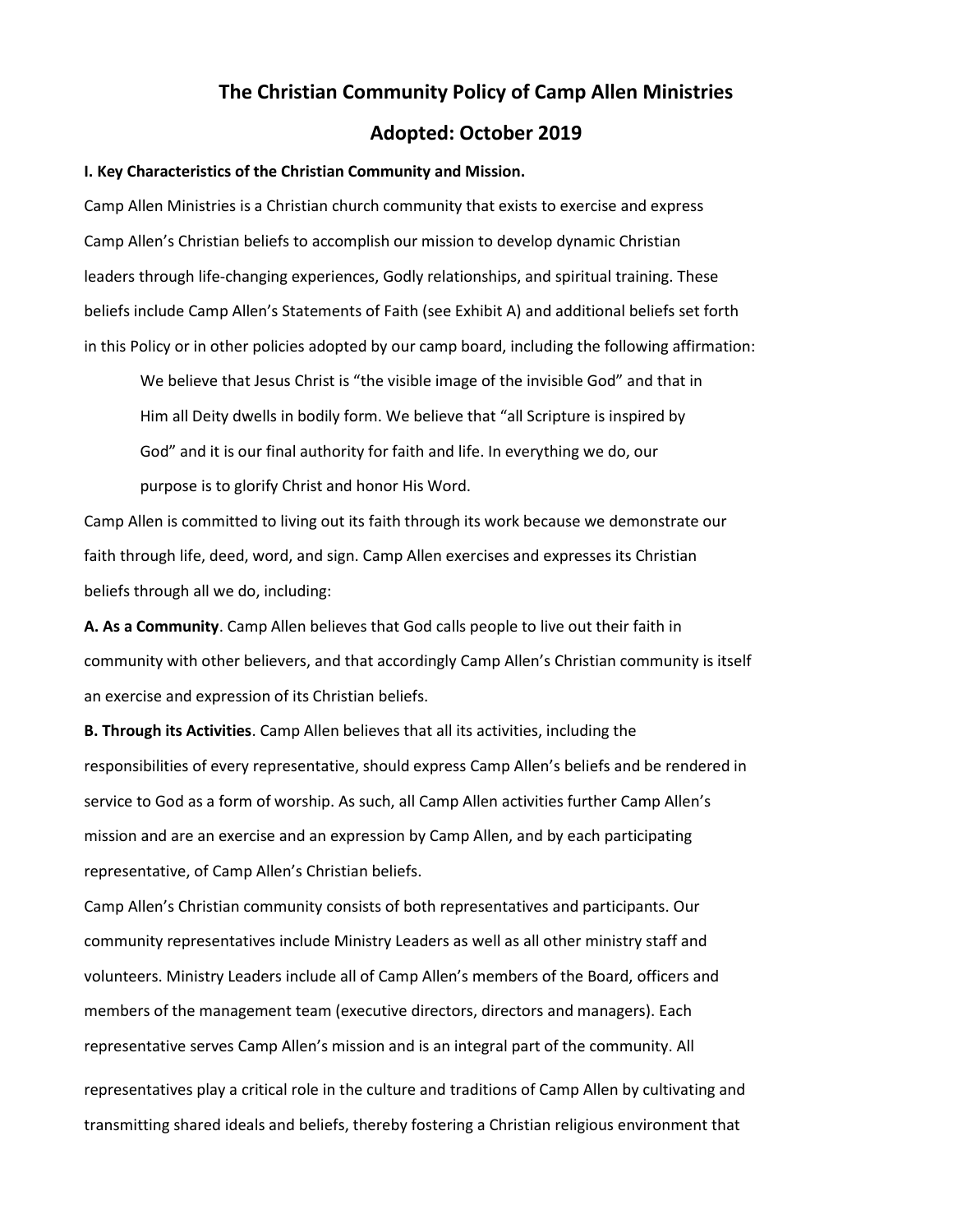propagates Camp Allen's beliefs by joining in a common religious endeavor.

The community participants, including campers and other guests at Camp Allen events (including worship services) or facilities, contribute to Camp Allen's Christian community, but they do not represent Camp Allen unless they are also serving in a representative role.

# **II. Community Standards for Camp Allen Representatives, Ministry Leaders and**

# **Participants.**

## **A. Roles and Expectations for Representatives**

In response to God's calling on their lives, Camp Allen representatives work together to advance Camp Allen's Christian mission. Representatives are responsible for cultivating and transmitting shared ideals and beliefs, thereby fostering a Christian religious environment that propagates Camp Allen's Christian beliefs by joining in a common religious endeavor. Camp Allen expects all representatives to work in harmony so that every guest may experience Jesus Christ.

(i) Life Style. All representatives must affirm that Camp Allen's Christian community requires them to have a posture of honoring Camp Allen's Statements of Faith . In addition, all representatives shall at all times (both during working and non-working hours) (a) strive to model Camp Allen's Christian beliefs for others, (b) endeavor to comply with Biblical standards of conduct exercising or expressing Camp Allen's Christian beliefs, including community standards adopted by the Camp Allen Camp Board or management from time to time, and

(c) refrain from statements or conduct inconsistent with Camp Allen's Statements of Faith and Camp Allen's Christian Community Policy.

(ii) Reporting. All representatives are expected to report immediately any deviation

of Camp Allen's rules, policies, or practices to Camp Allen leadership.

# **B. Roles and Expectations for Ministry Leaders**

Camp Allen Ministry Leaders are representatives that are particularly responsible for defining, cultivating and leading our Christian community as an ambassador of the faith. As such, our Ministry Leaders must not only comply with the standards applicable to other representatives, but must also affirm their agreement with Camp Allen's Statements of Faith and with additional distinctive Christian beliefs held within our Christian Community Policy adopted by the Camp Board. All Ministry Leaders may be asked to sign a statement to this effect upon hiring or taking such a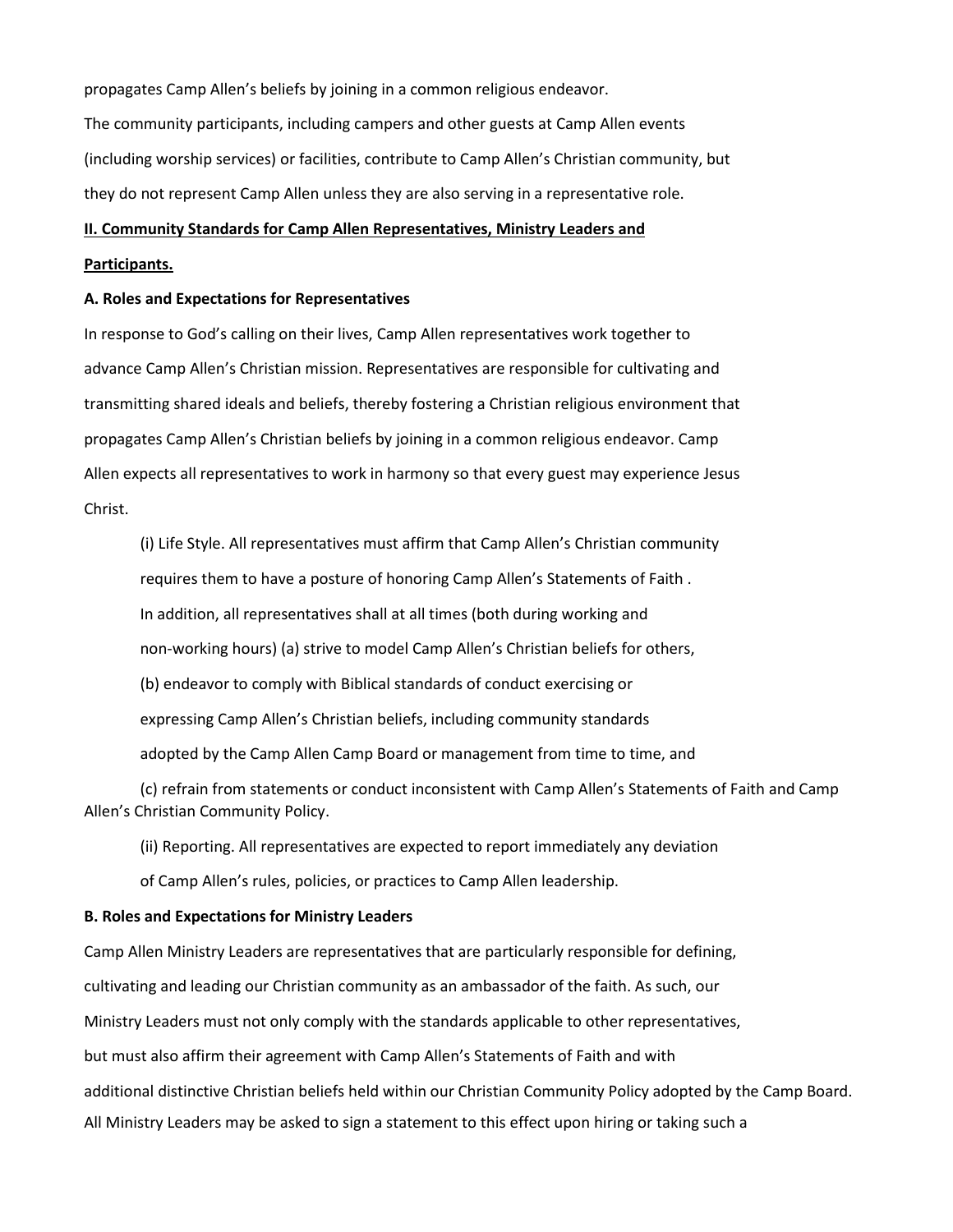position and/or regularly thereafter.

Ministry Leaders shall not subscribe to or promote any religious beliefs inconsistent with these beliefs and shall have a duty to assist others to cultivate intimacy with God and growth in Christ-like character through personal and corporate spiritual disciplines. In addition, each Ministry Leader shall perform all of their responsibilities in service to God as a form of worship and be ready, willing and able to lead, participate in or contribute to distinctly Christian activities such as service projects, outreach events, and worship or prayer services.

# **C. Roles and Expectations for Participants**

In furtherance of its mission, Camp Allen provides programs and facilities for worship services, Christian education, camping, retreats and conferences. Although campers and guests generally do not represent Camp Allen's Christian community, they do contribute to the community, to the experiences of other guests, and to the accomplishment of Camp Allen's mission. Accordingly, campers and other guests participating in Camp Allen activities or using Camp Allen facilities must respect Camp Allen's beliefs and abide by the Christian community standards applicable to community participants.

Independent contractors are not considered to be representatives of Camp Allen's Christian community. Nevertheless, in the course of their service with Camp Allen, such persons are expected to respect and support Camp Allen's mission and values, and to abide by Christian community standards applicable to participants. Moreover, Camp Allen may give preference for such service to independent contractors who share Camp Allen's Christian beliefs.

# **D. Standards for Community Activities and Facility Use**

Camp Allen engages in activities and uses its facilities solely to exercise and express its Christian beliefs and to further its Christian mission. In furtherance of this mission, Camp Allen may provide services or goods to, and may allow use of Camp Allen facilities by, other groups and persons who are not associated with Camp Allen. But Camp Allen may prohibit any activity, or any use of Camp Allen facilities by another group or person, if Camp Allen determines that such activity or use either:

(i) expresses a view contrary to Camp Allen's Christian beliefs, (Statements of Faith) (ii) is inconsistent with Camp Allen's Christian Community Policy adopted by Camp Allen Board or

(iii) materially undermines Camp Allen's ability to accomplish its overall mission.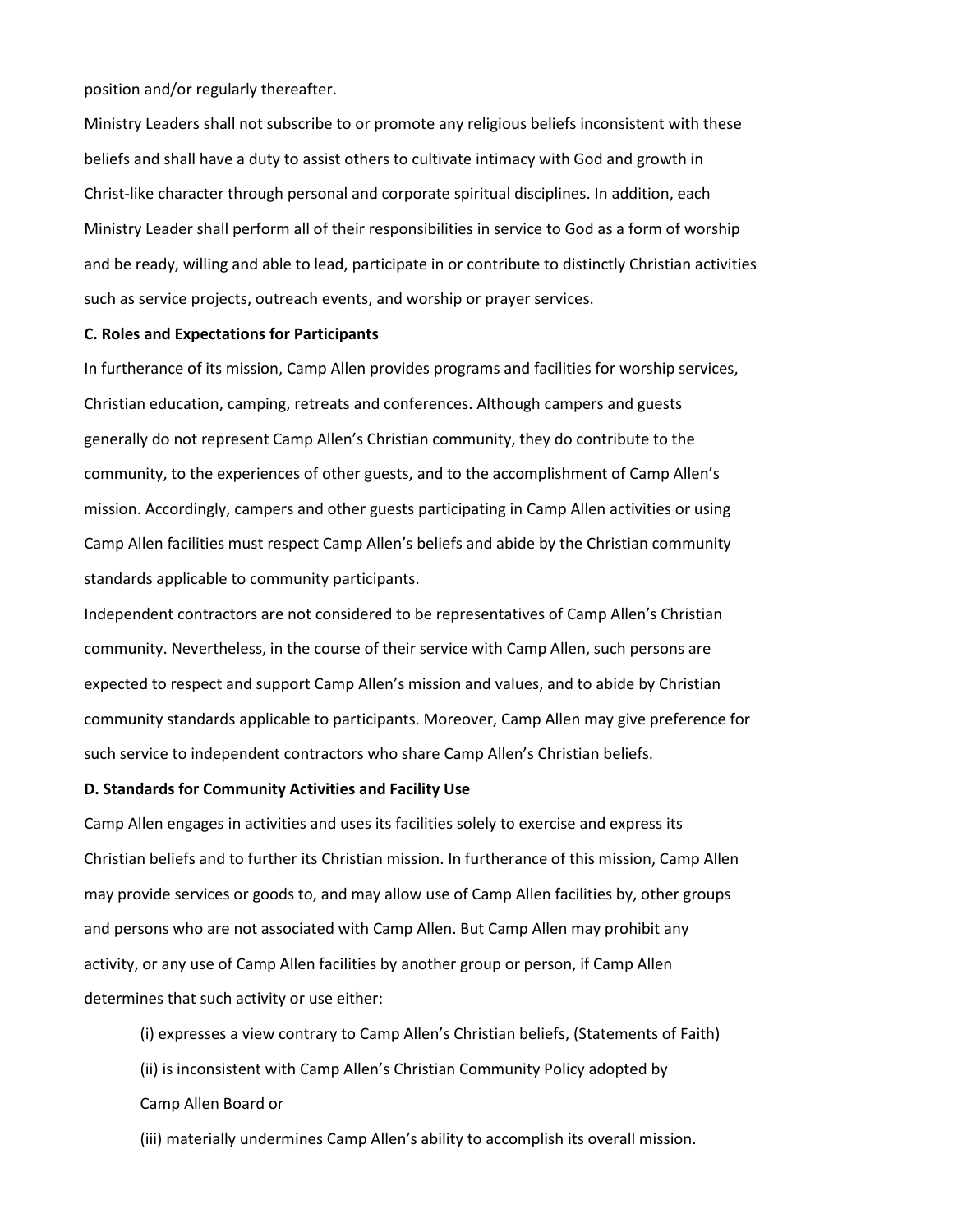#### **III. Implementation.**

#### **A. Compliance with Community Standards**

(i) Spiritual Discernment. The determination as to whether any particular representative, participant, activity or use of Camp Allen facilities complies with the applicable standards requires spiritual discernment applied to each particular circumstance and shall be made in the sole discretion of Camp Allen Ministry Leaders designated by the Camp Board (Acts 20:28). With respect to uses by other groups or persons, Camp Allen may consider without limitation both the content of the proposed activities and whether the group or person is generally perceived as advocating views contrary to its Christian beliefs.

(ii) Noncompliance by Representatives. If any Camp Allen representative does not comply with the obligations set forth above, such individual shall have an obligation to disclose such noncompliance to Camp Allen. If Camp Allen determines, through such disclosure or otherwise, that a representative is not complying with an applicable Christian community standard, then Camp Allen may, in its sole discretion, determine the impact of any initial noncompliance on Camp Allen's exercise and expression of its Christian beliefs, and whether such individual intends or is likely to continue in such noncompliance. Camp Allen may also discipline or dismiss such individual from his or her position on the basis that such individual's noncompliance either (a) reflects that the individual does not affirm Camp Allen's Statements of Faith required for such position or (b) undermines the expression and exercise of the Camp Allen's Christian Community Policy. Such action may be taken in accordance with any applicable procedures adopted by Camp Allen.

(iii) Employment. It is imperative for Camp Allen to have complete confidence in its representatives. For this reason, all employment decisions will be subject to the strictest standards and control, ensuring that representatives are in line with Camp Allen's beliefs and behavioral requirements. Camp Allen effectively shapes its own faith and mission through said appointments, so to compromise on employment standards is to compromise on our strongly held beliefs and sacred calling.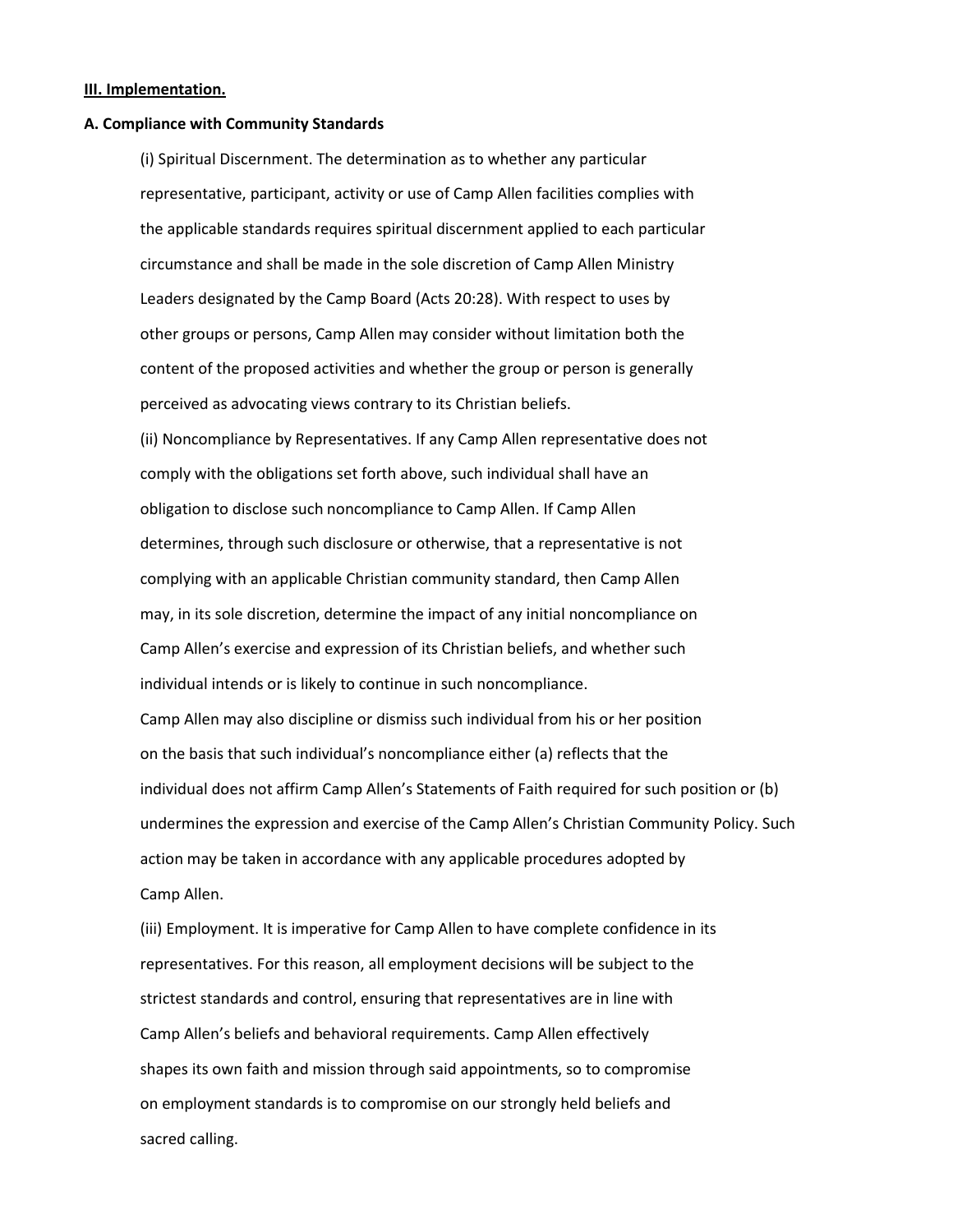(iv) Mission-Based Exceptions. In some situations, Camp Allen may best exercise and express its beliefs and advance its mission through a representative, participant, activity or use of a facility not in compliance with one or more of the foregoing obligations. In any such situation, Camp Administrator shall have the discretion to authorize an exception to this Policy. Anyone granted an exception shall be asked to respect Camp Allen's beliefs and abide by the applicable community standards in the course of his or her service to Camp Allen, activity participation, or use of facilities.

# **B. Delegated Authority**

To exercise or express Camp Allen's Christian beliefs more fully, the President or designees may establish additional standards and guidelines based on Camp Allen's Christian beliefs for the activities and facilities of Camp Allen or for representatives or other community participants.

#### **C. Scope**

Camp Allen's Board may amend this document at any time. This document is not intended to create any express or implied contract of employment or to alter the at-will employment relationship between Camp Allen and its employees.

# **IV. Additional Standards for Camp Allen Community**.

In response to current cultural and legal trends, Camp Allen has determined to articulate more specifically, its Christian beliefs and associated community standards on the following subjects:

# **A. Human Sexuality and Marriage**

Camp Allen believes that (a) God creates human beings in His image as two distinct sexes, male and female, and that the sex of an individual is determined by such individual's biological sex at birth (Genesis 1:27), (b) has instituted marriage as a covenant relationship between one man and one woman (Genesis 2:24), and (c) calls husbands and wives to exclusive sexual fidelity (Hebrews 13:4), and unmarried singles to abstain from sexual relations (1 Corinthians 7:2). Therefore, Camp Allen believes that sexual conduct outside of marriage (whether among individuals of the same or opposite sex) undermines God's design for human sexuality. Camp Allen further believes that pornographic materials undermine the dignity and image of God in individuals and promotes sexual conduct contrary to Camp Allen's Christian beliefs (Matthew 5:27-28).

(i) Standards for Representatives related to human sexuality and marriage. All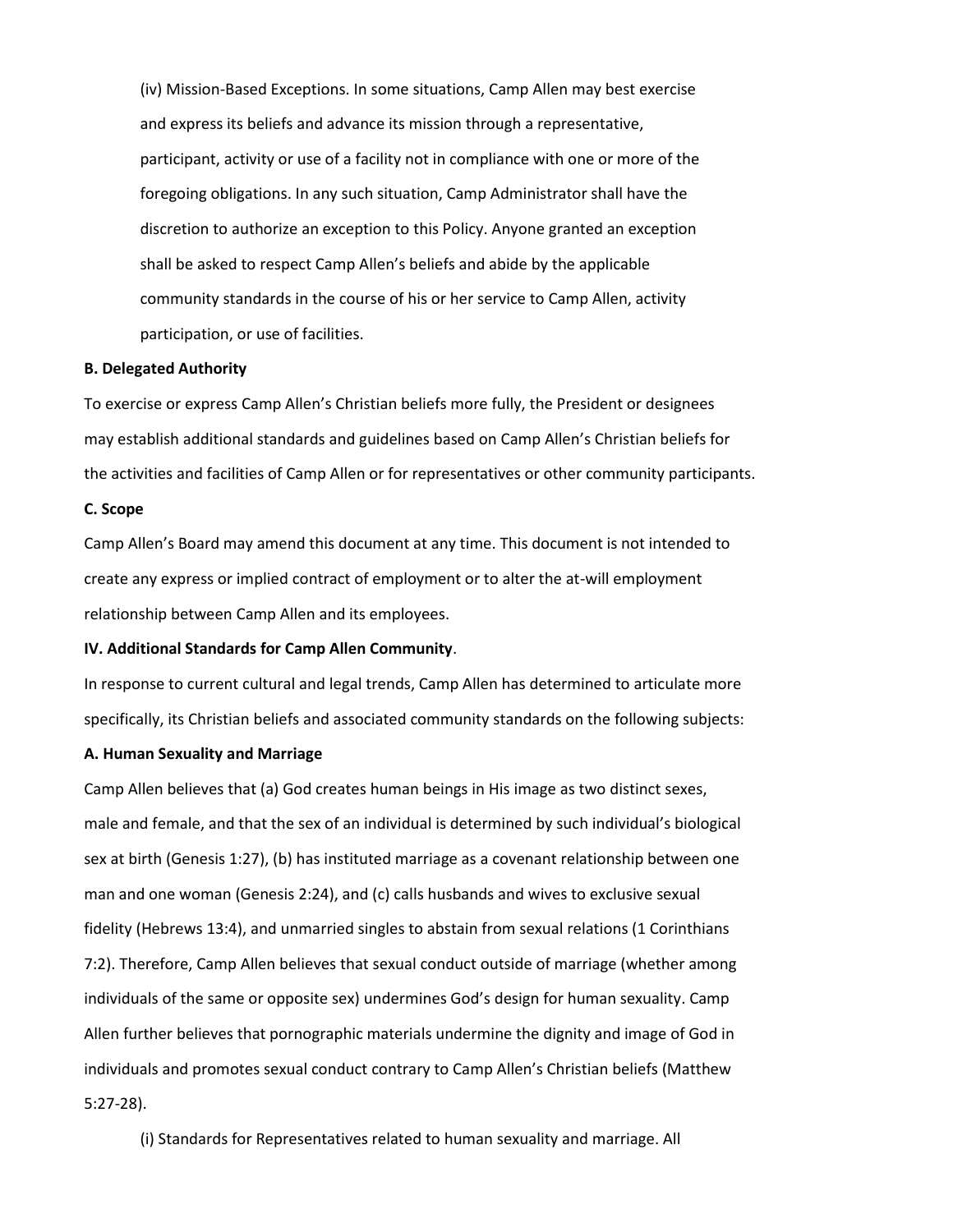representatives are expected to live in accordance with our beliefs regarding human sexuality and marriage. All representatives shall avoid pornographic materials.

(ii) Standards for Community Activities. Camp Allen shall apply these beliefs regarding human sexuality and marriage in all policies and programs in Camp Allen's Christian community. Among other things, Camp Allen shall recognize only such marriages consistent with the foregoing Christian beliefs. In addition, all uses of Camp Allen facilities for weddings or other marriage related activities must involve only such marriages. Also, no pornographic materials may be present in any Camp Allen facilities or activities.

(iii) Standards for Community Participants. Camp Allen participants shall not affirm or promote sexual relations or marriage contrary to Camp Allen's beliefs in connection with their use of Camp Allen facilities or participation in Camp Allen activities. Camp Allen expects all participant couples who are not married in accordance with Camp Allen's beliefs to refrain from sexual relations while at Camp Allen facilities or participating in Camp Allen activities. Camp Allen also expects participants not to actively criticize Camp Allen's beliefs and to refrain from inappropriate public displays of physical affection while at Camp Allen facilities or participating in Camp Allen activities.

Camp Allen expects participants with different beliefs to respect Camp Allen's beliefs while participating in Camp Allen activities or using Camp Allen facilities. Camp Allen does not permit outside guest activities that have the purpose of promoting beliefs contrary Camp Allen's beliefs.

#### **B. Controlled Substances, Alcohol, and Tobacco**

Camp Allen believes that the use of controlled substances (including marijuana), as well as the use of alcohol and/or tobacco, may be detrimental to a believer in that it can be harmful to the body and mind (I Corinthians 6:19-20). Therefore, all representatives shall avoid the use of controlled substances (Romans 13:1), and no such products may be used in any Camp Allen facilities or activities (except as prescribed by a licensed medical practitioner for legally authorized medical reasons). In addition, all representatives are encouraged to avoid using alcohol and tobacco, and no use of alcohol or tobacco shall be permitted in any Camp Allen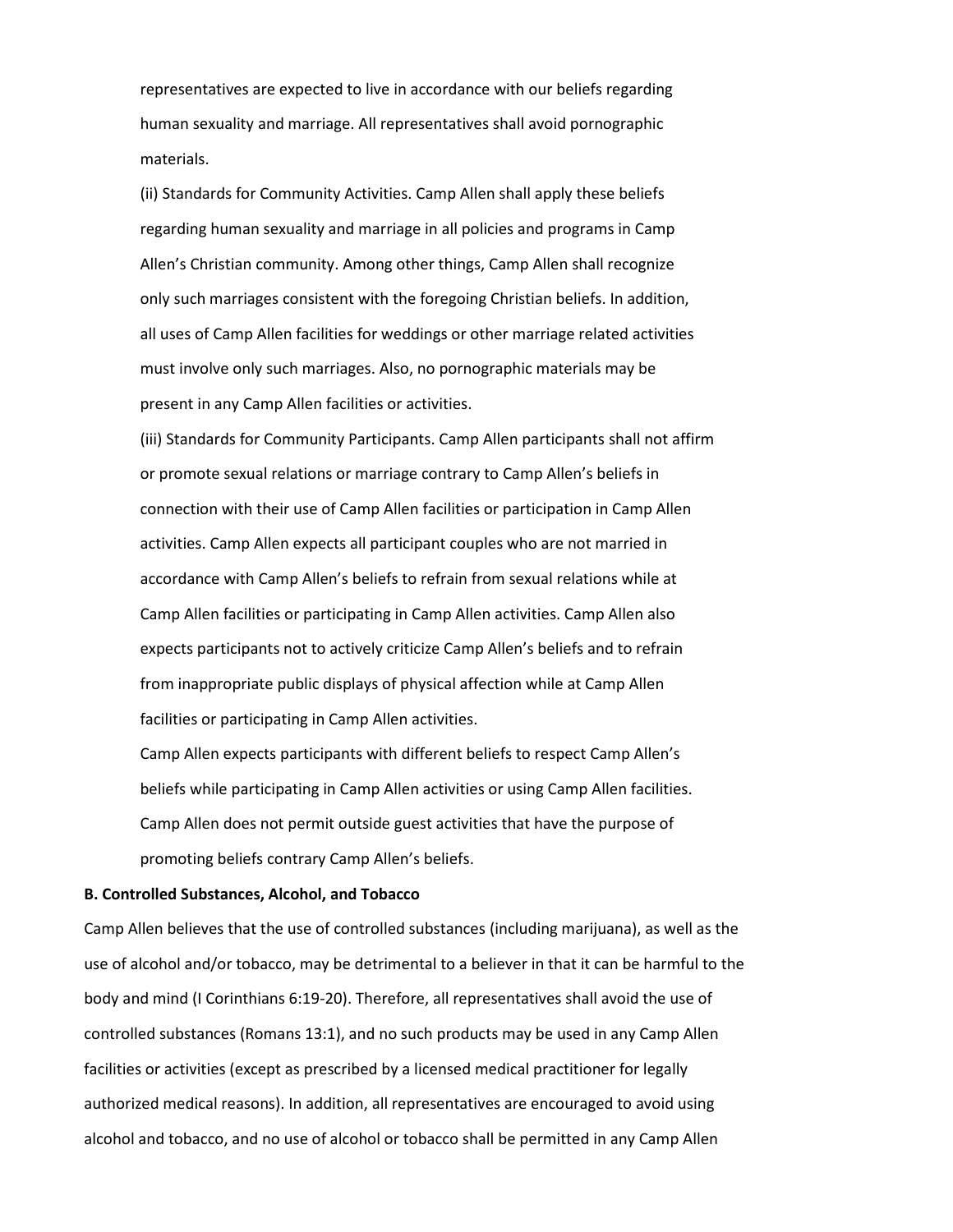activity or facility. Camp Allen may impose additional restrictions on Ministry Leaders and other representatives who have specific responsibilities with our guests (2 Corinthians 6:3, Matthew 16:23, Romans 14:13). Finally, no representative may promote the use of any such products contrary to Camp Allen's beliefs.

# **C. Appearance**

Camp Allen believes that certain forms of dress or physical appearance may express (or be perceived as expressing) views that undermine or conflict with Camp Allen's Christian beliefs. Therefore, representatives are encouraged to maintain a healthy lifestyle and shall comply with appearance standards as established by Ministry Leaders from time to time (2 Corinthians 6:3).

## **D. Social Media and Other Public Statements**

In any public forum, including social media, Camp Allen expects representatives to have a posture of honoring Camp Allen's Christian beliefs and not challenging, disparaging or undermining them. If a representative chooses to express disagreement with a particular belief, we expect such representative to do so in a manner that respects our belief and makes it clear he or she is not expressing the view of Camp Allen.

#### **E. Religious Activities**

Camp Allen engages solely in activities that further its Christian mission. Because Camp Allen believes that all such activities are conducted in service to God as means for spiritual growth, Camp Allen considers these activities to be a form of worship (Colossians 3:17). Camp Allen distinguishes between exclusively religious activities and integrated religious activities. Exclusively religious activities refer to activities that primarily further only religious purposes, such as devotional worship or chapel services conducted by Camp Allen. Integrated religious activities refer to activities that substantially further both religious and nonreligious purposes. Such activities are often similar to activities conducted by nonreligious organizations and may include outdoor education programs and humanitarian and social service activities. Camp Allen conducts such activities in response to God's calling and in furtherance of and in accordance with its Christian beliefs. In addition, Camp Allen presents its Christian viewpoints in such activities as applicable.

With respect to restrictions that may be imposed on the use of funds, facilities, or other benefits, Camp Allen shall not agree to any restriction that would preclude Camp Allen from conducting its integrated religious activities in furtherance of its Christian mission and in accordance with its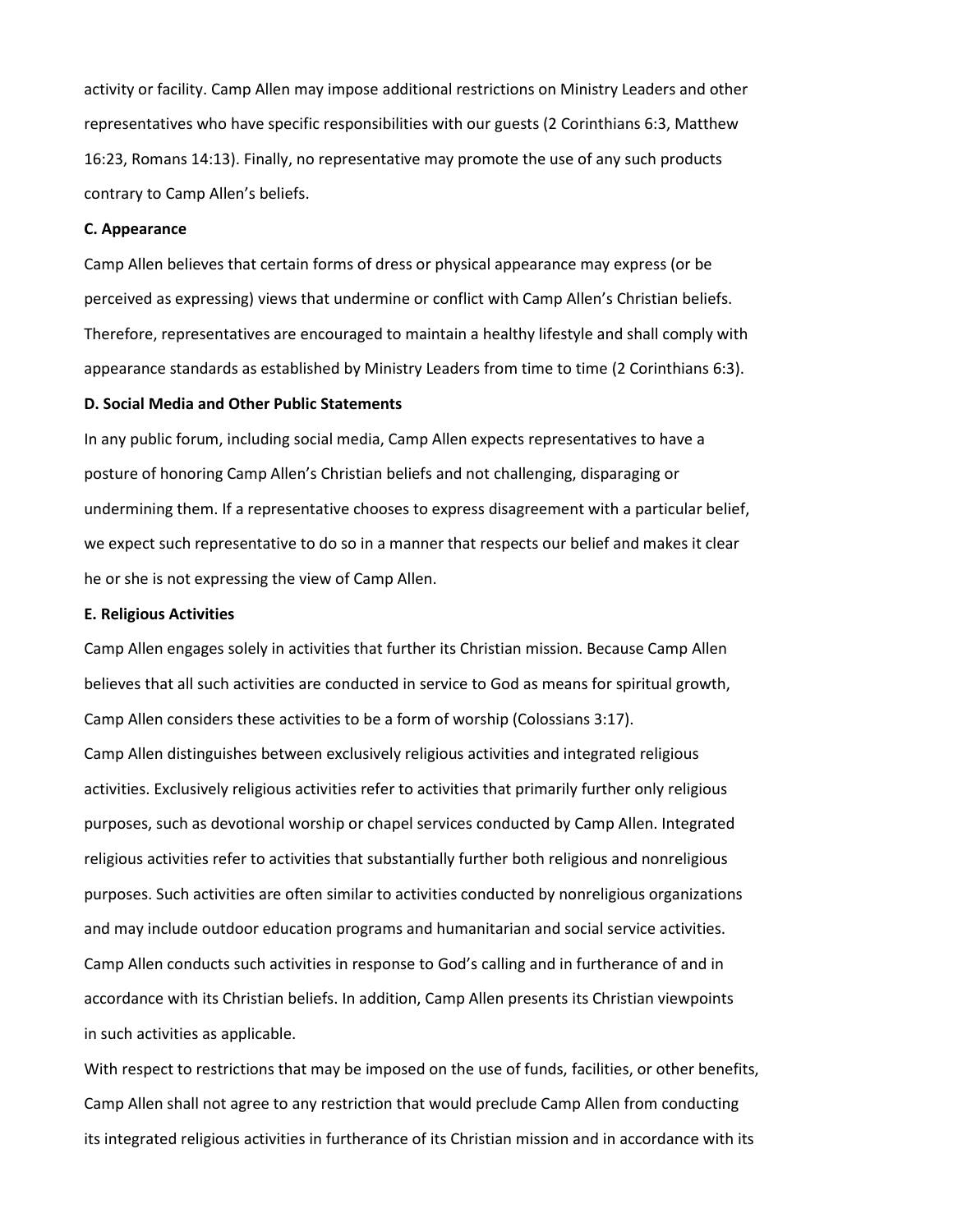Christian beliefs. Camp Allen may agree not to use designated funds, facilities, or benefits for exclusively religious activities.

# **F. Sanctity of Life**

Camp Allen believes that all individuals are created by God in His image commencing at conception/fertilization (Genesis 1:27; Jeremiah 1:5; Job 31:15). Camp Allen accordingly believes as a matter of Christian conviction that no procedures should be performed or actions taken for the primary purpose of terminating a pregnancy and taking the life of an unborn child (such procedures are referred to herein as abortions) (Jeremiah 7:6 and 20:17; Exodus 20:13). As dictated by these beliefs, Camp Allen as an institution shall not fund abortions in any manner, including through a health care benefit plan that covers drugs used to induce abortions, unless in a particular situation (i) any such drug is prescribed and used solely for a non-abortive therapeutic treatment of a covered medical condition and (ii) coverage is approved by the duly appointed benefits committee at Camp Allen. Any requirement to facilitate abortions by offering such coverage or participating in such a program, and any penalty for failing to offer such coverage or participate in such a program, would directly and substantially burden and undermine Camp Allen's exercise and expression of its Christian beliefs.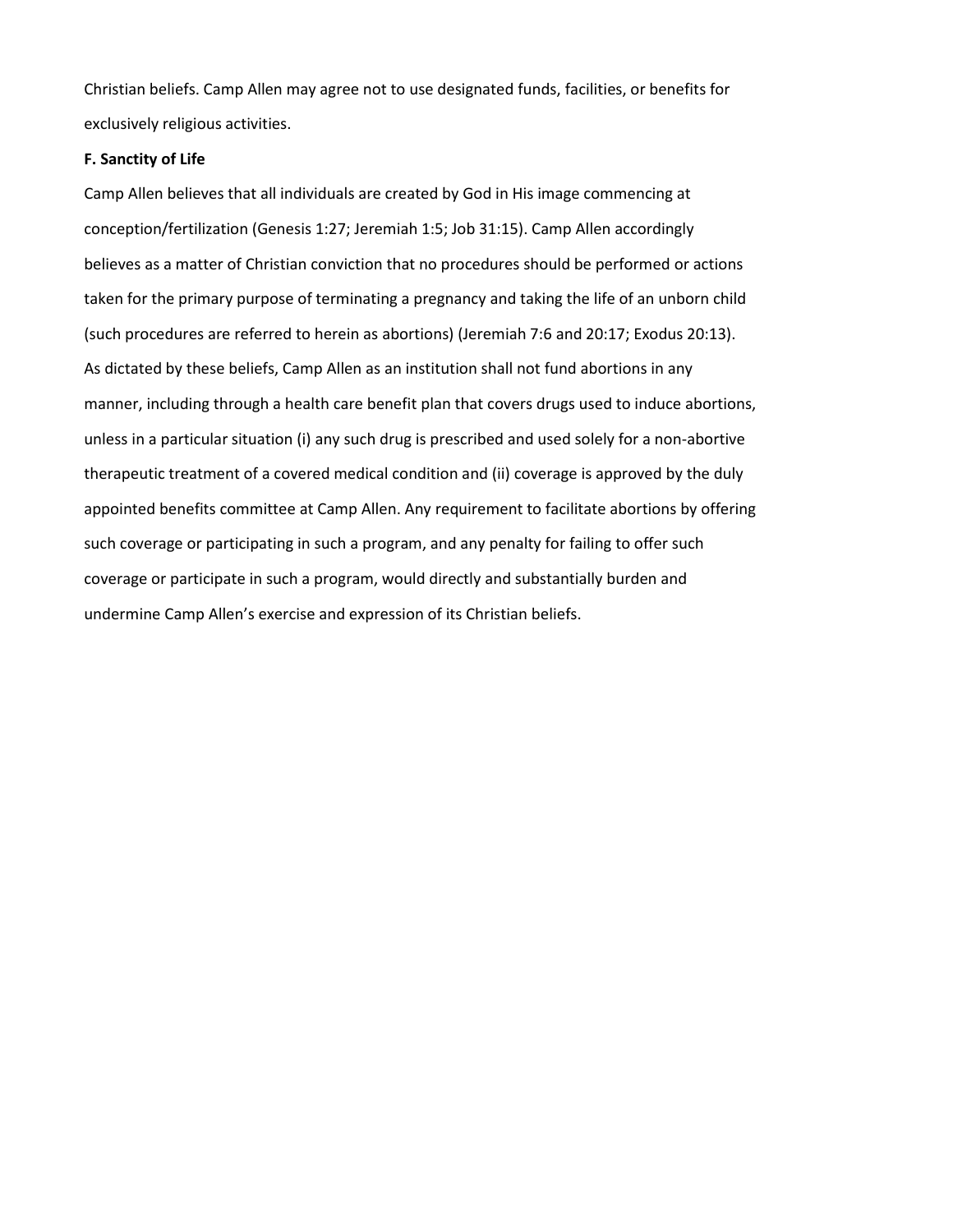# **EXHIBIT A**

# Camp Allen General Baptist Ministries Statements of Faith

# **I. GOD**

**We believe that there is only one true, living, and eternal God and that the Godhead is revealed as Father, Son, and Holy Spirit.**

*(A) One True and Eternal God: Deut. 6:4; 33:27; Jer. 10:10; Matt. 3:15-16; 28:19; Mk. 12:29; Jn. 14:9-11; 10:30; Rom. 8:9- 11; I Cor. 8:4-6; II Cor. 3:17; I Thess. 1:9; I Tim. 1:17; 2:5; 6:17; Heb. 1:1-13; 3:12. (B) The Godhead: 1. God as Father: Gen. 1:1; Matt. 6:9; Eph. 4:6. 2. God as Son: Isa. 9:6; Matt. 16:16; Jn. 1:1; 3:14, 16; 14:28; I Cor. 15:28; Heb. 1:8. Virgin Birth of Jesus: Matt. 1:18-25; Lk. 1:26-38. 3. God as Holy Spirit: Jn. 14:16, 26; Acts 1:5, 8; 2:1-4; Rom. 8:16.*

# **II. THE BIBLE**

**We believe that the Holy Scriptures are the Old and New Testaments, the inspired and infallible Word of God, and therein is found the only reliable guide of Christian faith and conduct.**

*(A) The Inspired Revelation: Lk. 24:44-46; Rom. 16:25-26; II Tim. 3:15-17; Heb. 1:1-2; II Pet. 1:20-21. (B) The Infallible Word: Isa. 40:8; Lk. 21:33; Jn. 17:17; Titus 1:2; I Pet.1:25. (C) The Reliable Guide: Deut. 6:6-9; Ps. 19:7-10; 119:105, 140; Jn. 5:39; Acts 17:11-12; Rom. 10:14-15; 15:4; II Tim. 3:16-17.*

#### **III. MAN**

**We believe that God created man in His own image to bring Him honor through obedience, and that when man disobeyed, he became a fallen and sinful creature, unable to save himself. We believe that infants are in the covenant of**  God's grace and that all persons become accountable to God when they reach a state of moral responsibility. (A) Man<sup>1</sup>s Origin: Gen. 1:26-27; 2:7; Ps. 8:5. (B) Man<sup>1</sup>s Purpose: Gen. 1:28-31; 2:15-25; Isa. 43:7. (C) Man<sup>1</sup>s Sin: Gen. 3:1-24; Ps. 51:5; Jer. 13:23; Rom. 1:18-3:23; 5:12-21; 7:1-25. (D) Man<sup>1</sup>s Accountability: Matt. 19:13-15; Rom. 4:15; 5:13; 6:16; Heb. *11:24-26.*

#### **IV. SALVATION**

**We believe that salvation (regeneration, sanctification, justification and redemption) has been provided for all mankind through the redemptive work (life, death, resurrection, ascension, and intercession) of Jesus Christ, and that this salvation can be received only through repentance toward God and faith toward our Lord Jesus Christ.** *Salvation: Heb. 5:9; I Thess. 5:9; I Pet. 1:9; Heb. 7:25. Regeneration: Jn. 3:3-8; 1:11-13; I Pet. 1:23; Eph. 2:1-10; II Cor. 5:17; II Pet. 1:4; Titus 3:5. Sanctification: I Cor. 1:30; Eph. 5:26; Heb. 10:9-10, 29; II Tim. 2:21; Heb. 13:12; Rom. 12:1-2; I Pet. 1:2. Justification: Rom. 3:20-24; 5:1-2, 18; 8:30-33; Acts 13:38-39; I Cor. 6:11; II Cor. 5:21. Redemption: Matt. 20:28; Isa. 53:6; Col. 1:14; Titus 2:14; I Pet. 1:18-19; Rev. 5:9. Christ<sup>1</sup>s Redemptive Work: Jn. 3:16; Rom. 5:8; Heb. 2:9; Rev. 22:17; II Pet. 3:9; Jn 14:6; Acts 4:12; Rom. 6:23; Eph. 2:8-9. Life and Death: Rom. 5:10; Heb. 9:12-15; Jn. 10:11; I Jn. 3:16. Resurrection: Rom.*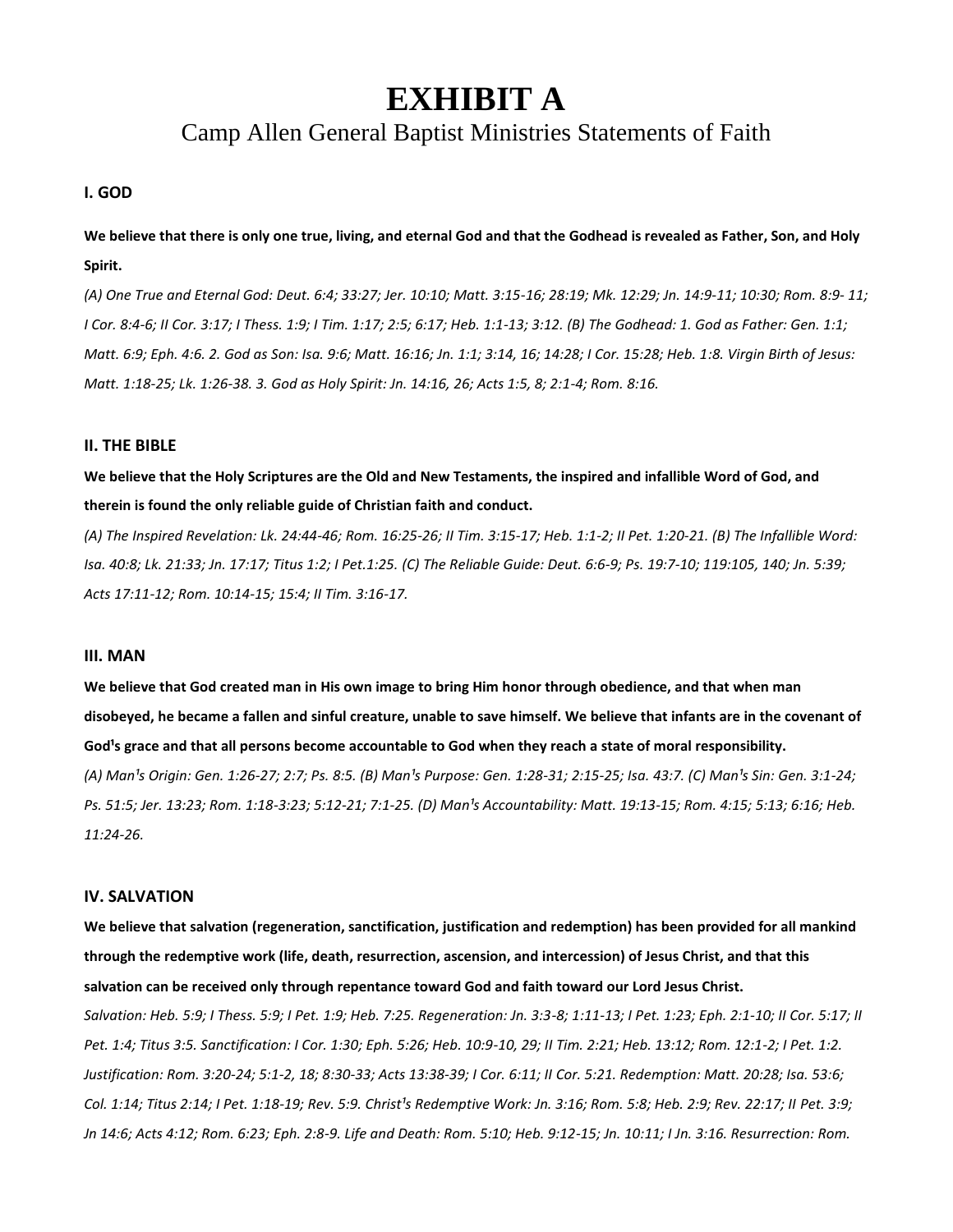*4:25; I Pet. 1:3; I Cor. 15:14, 17. Ascension: Heb. 4:14-16, 6:19-20; 9:24; 10:11-12. Intercession: Rom. 8:34; Heb. 9:15; Isa. 53:12; I Tim. 2:5. Repentance: Isa. 55:6-7; Lk. 24:47; Lk. 13:3-5; Acts 2:38; I Thess. 1:9-10. Faith: Jn. 3:16-18; Heb. 11:1, 6; I Pet. 1:5.*

#### **V. ASSURANCE AND ENDURANCE**

**We believe that those who abide in Christ have the assurance of salvation. However, we believe that the Christian retains his freedom of choice; therefore, it is possible for him to turn away from God and be finally lost.** *(A) Assurance: Matt. 28:20; I Cor. 10:13; Heb. 5:9. (B) Endurance: Matt. 10:22; Lk. 9:62; Col. 1:23; Rev. 2:10-11; 3:3-5. (C) Warnings: Jn. 15:6; Rom. 11:20-23; Gal. 5:4; Heb. 3:12; 10:26-29; II Pet. 2:20-21. (D) Finally Lost: Jn. 15:6; I Cor. 9:27; Heb. 6:4-6.*

# **VI. CHRISTIAN DUTIES**

**We believe that Christians should live faithfully by serving in and through the local church, praying diligently, witnessing earnestly, practicing tolerance, showing loving kindness, giving as God prospers, and conducting themselves in such a way as to bring glory to God.**

*(A) Faithful Service: I Chron. 16:11; Ps. 101:6; Matt. 28:18-20; Jn. 15:7-14; Rom. 12:14; I Cor. 13; II Cor. 8, 9; Eph. 4, 6; Heb. 12:1. (B) Prayer: II Chron. 7:14; Dan. 6:10; Matt. 6:1-13; 26:41; Lk. 18:1; I Thess. 5:17. (C) Witnessing: Matt. 28:19-20; Acts 1:8. (D) Tolerance: Matt. 18:15-17; Lk. 10:27; Gal. 5:22-23; II Pet. 1:5- 9. (E) Loving Kindness: Jn. 13:35; I Jn. 3:11; 4:7, 11-12. (F) Financial Stewardship: Matt. 23:23; I Cor. 16:2; II Cor. 9:6-7.*

# **VII. THE CHURCH**

**We believe that the Church Universal is the Body of Christ, the fellowship of all believers, and that its members have been called out from the world to come under the dominion and authority of Christ, its head. We believe that a local church is a fellowship of Christians, a part of the Body of Christ, voluntarily banded together for worship, nurture, and service.**

*(A) The Church Universal: Matt. 16:18; Jn. 10:10; I Cor. 3:16; 12:12-14, 27; Eph. 1:22-23; Col. 1:18, 24; Heb. 12:23. (B) The Local Church: Matt. 18:17; Acts 2:38-47; 11:19-30; Rev. 1:4; 3:22. 1. Worship and Service: Rom. 12:1; I Cor. 14:12, 23-25; Heb. 10:25; Ja. 1:26-27. 2. Nurture: Eph. 4; II Pet. 1:2-8; 3:18.*

#### **VIII. ORDINANCES**

We believe that baptism and the Lord<sup>1</sup>s Supper are ordinances instituted by Christ to be observed by Christians only. We also believe that the Biblical mode of baptism is immersion and that participation in the Lord<sup>1</sup>s Supper should be open to **all Christians. (Note: Several associations and local churches recognize feet washing as an ordinance. We believe that this should be left to the individual, and that neither the practice nor the non-practice of it should be any bar to fellowship, either in the church, the local association, the Presbytery, or the General Association.**